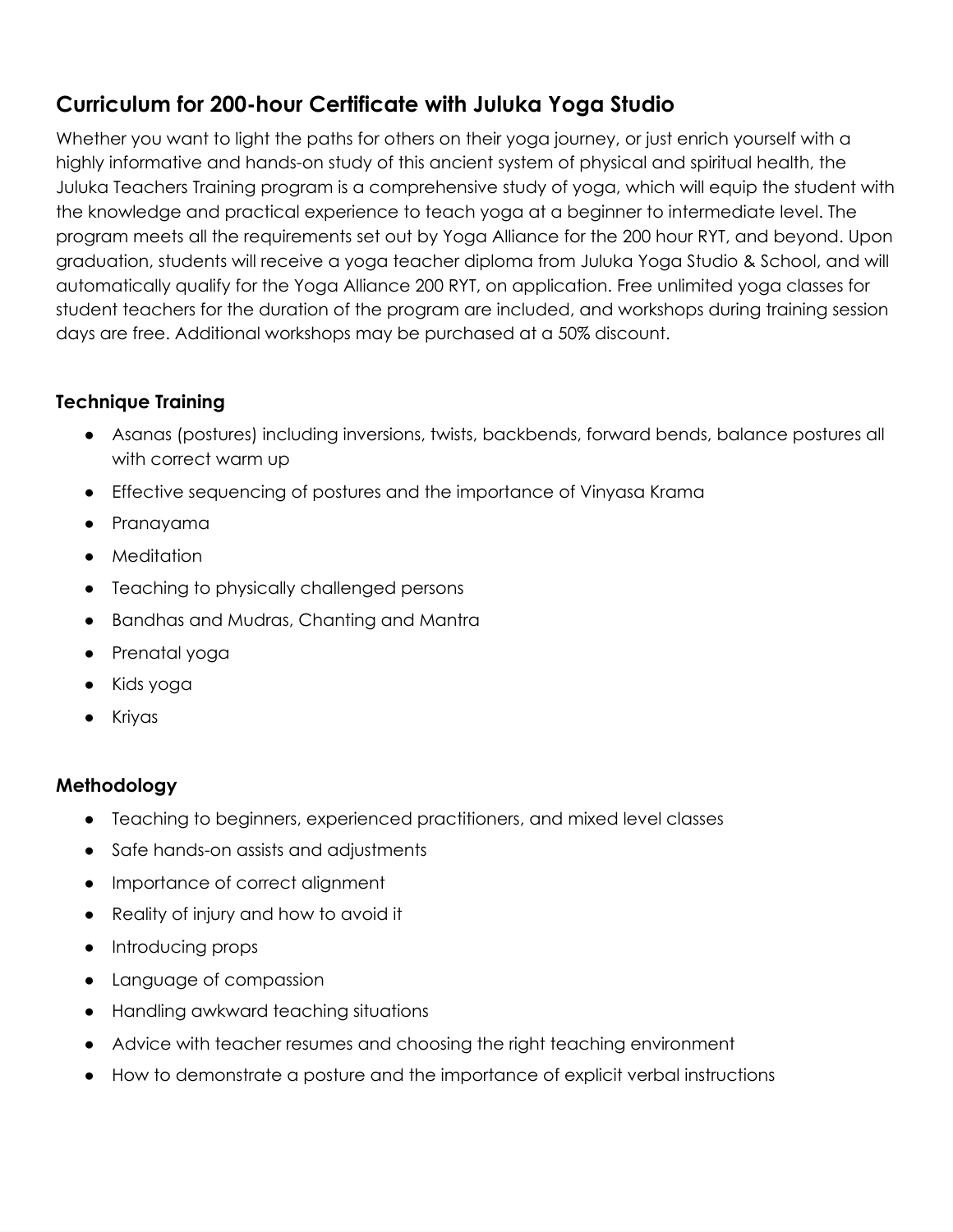### **Anatomy and Physiology**

- Different postural types
- Recognizing weak or problem areas on a body
- Learn which postures are contraindicated for certain health issues
- Explore Chakras and the importance of Nadis
- Importance of meditation effect on the nervous system
- Explain the functioning of the musculoskeletal, digestive, cardiovascular, respiratory, and nervous system as it relates to yoga
- Explain the effects of stress, particularly as it relates to the endocrine, immune and eliminative systems

#### **Philosophy**

- History of yoga
- Goals of yoga as per Patanjali's Sutras (exploring key Sutras from Padas 1 & 2)
- Study of Patanjali's key Yoga Sutras from Padas 1 and 2
- 4 paths of Yoga: Jnana, Bhakti, Karma and Raja and where Hatha fits in
- 8 limbs of Ashtanga yoga
- Identify Yamas and Niyamas
- Modern styles and evolved techniques in the Western world
- Discuss yogic view of mind and obstacles to clarity
- 3 Gunas and how they relate to yoga
- Identify understand the 5 koshas and Vayus
- Discuss Tantra Yoga and the myths that surround it
- Traditional Yogic diet and contemporary yogic diet
- Ayurvedic principles
- Ethics of a yoga teacher, to include inter-professional relationships
- Ethical relationships between teacher and students and employees
- Respecting confidentiality of students and employees

#### **Practicum**

- Practice teaching, assisting fellow students, (online course will be modified here), observing and evaluating yoga outside Juluka – different yoga styles, feedback
- Design and teach vinyasa sequenced class-in studio or online